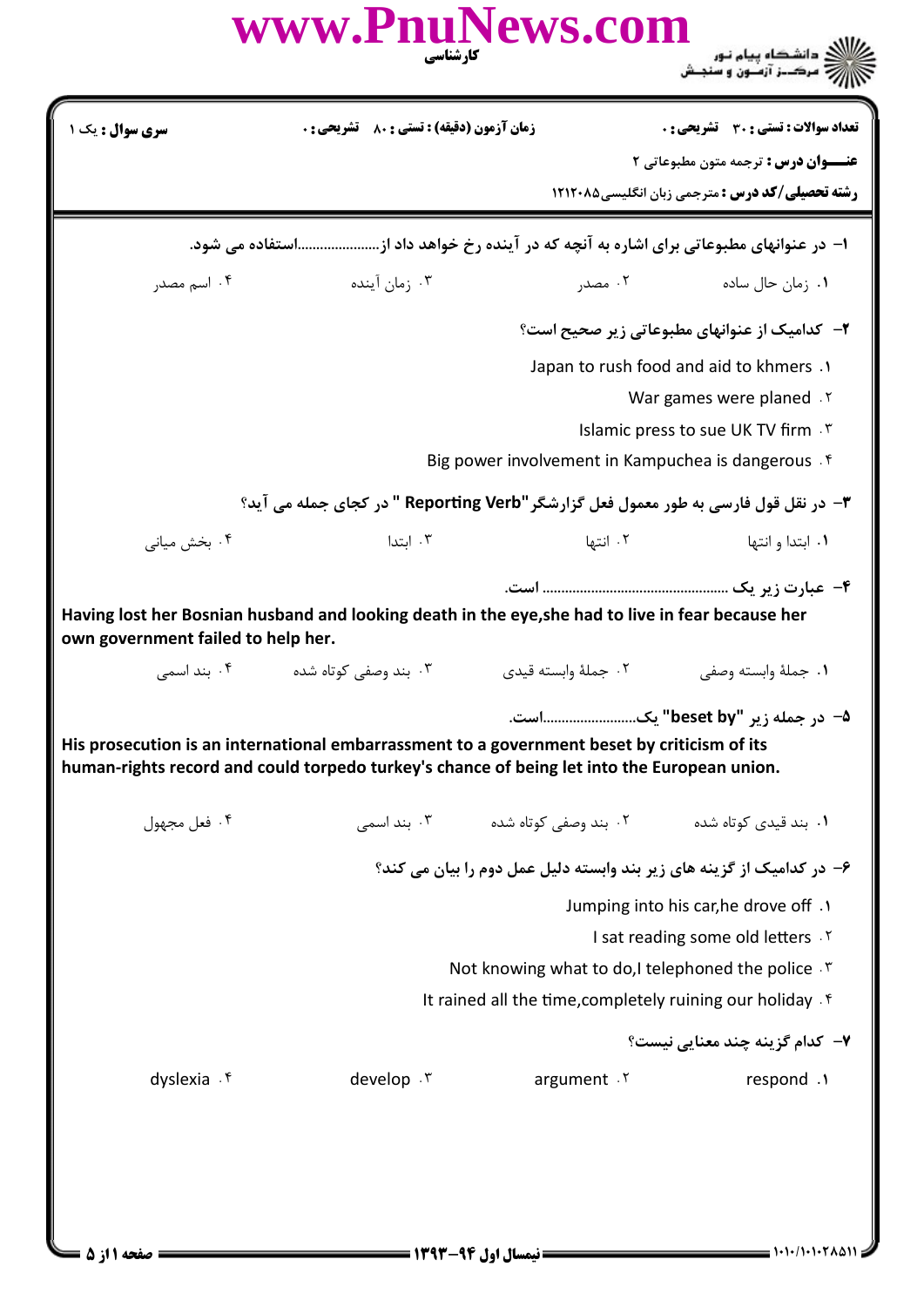|                                 | www.PnuNews.com<br>كارشناسي                                                                                        |                                          | ر دانشگاه پیام نور<br>۱۳۸۸ مرکــز آزمــون و سنجــش                                                                                            |
|---------------------------------|--------------------------------------------------------------------------------------------------------------------|------------------------------------------|-----------------------------------------------------------------------------------------------------------------------------------------------|
| سری سوال : ۱ یک                 | <b>زمان آزمون (دقیقه) : تستی : 80 ٪ تشریحی : 0</b>                                                                 |                                          | تعداد سوالات : تستى : 30 - تشريحي : 0<br><b>عنــوان درس :</b> ترجمه متون مطبوعاتی ۲<br><b>رشته تحصیلی/کد درس :</b> مترجمی زبان انگلیسی۵۸۲۱۲۰۸ |
|                                 | That unequivocal judgment put Waldheim on the government's"watch list" of persons barred<br>from entry to the U.S. |                                          | 8- در ترجمه "watch list" چه نکته ای باید رعایت شود؟                                                                                           |
|                                 | ۰۲ کلمه به کلمه ترجمه شود.                                                                                         |                                          | ٠١ از ترجمه كلمه به كلمه اين عبارت پرهيز شود.                                                                                                 |
| ۰۴ به صورت بند وصفی ترجمه شود.  |                                                                                                                    | ۰۳ نیازی به ترجمه این کلمه در جمله نیست. |                                                                                                                                               |
|                                 |                                                                                                                    |                                          | ۹- کدام گزینه از نظر ویرایشی صحیح است؟                                                                                                        |
| ۰۴ مستضف اند                    | ۰۳ نورانیست                                                                                                        | ۰۲ رهرواند                               | ۰۱ خوشرو است                                                                                                                                  |
|                                 |                                                                                                                    |                                          | ۱۰- کدام گزینه از نظر ویرایشی صحیح است؟                                                                                                       |
| ۰۴ به نفسه                      | ۰۳ بشرح                                                                                                            | ۰۲ خودبخود                               | ٠١. جابجا                                                                                                                                     |
|                                 |                                                                                                                    |                                          | 11- كدام گزينه از نظر ويرايشي صحيح است؟                                                                                                       |
| ۰۴ نزدیک تر                     | ۰۳ چه طور آمدي؟                                                                                                    | ۰۲ بیگناه                                | ۰۱ آسانتر                                                                                                                                     |
|                                 |                                                                                                                    |                                          | <b>۱۲</b> - کدام گزینه از نظر ویرایشی صحیح است؟                                                                                               |
| ۰۴ زبان شناسی                   | ۰۳ دستفروش                                                                                                         | ۰۲ چشم داشت                              | ۰۱ هم وطن                                                                                                                                     |
|                                 |                                                                                                                    |                                          | 13- ترجمه فارسي كدام گزينه صحيح است؟                                                                                                          |
|                                 |                                                                                                                    |                                          | ا جشم انداز وسيع از علم) The broad perspective of science  . ا                                                                                |
|                                 |                                                                                                                    |                                          | The key region of persian . ۲- منطقه كليدي خليج فارس                                                                                          |
|                                 | ٢. Two critical miscalculations were made/ دو اشتباه مهم پیش آمد                                                   |                                          |                                                                                                                                               |
|                                 |                                                                                                                    |                                          | ۲- To say the last/ با گفتن حداقل                                                                                                             |
|                                 |                                                                                                                    |                                          | <b>۱۴</b> - ترجمه کدام گزینه صحیح است؟                                                                                                        |
| frightfully busy . ۲ سخت گرفتار |                                                                                                                    |                                          | ا. deadly cold/ سرمای مرگبار                                                                                                                  |
| young children . ۴/ کودکان جوان |                                                                                                                    |                                          | وز مهلک, the fatal day . ٣                                                                                                                    |
|                                 |                                                                                                                    |                                          |                                                                                                                                               |
|                                 |                                                                                                                    |                                          |                                                                                                                                               |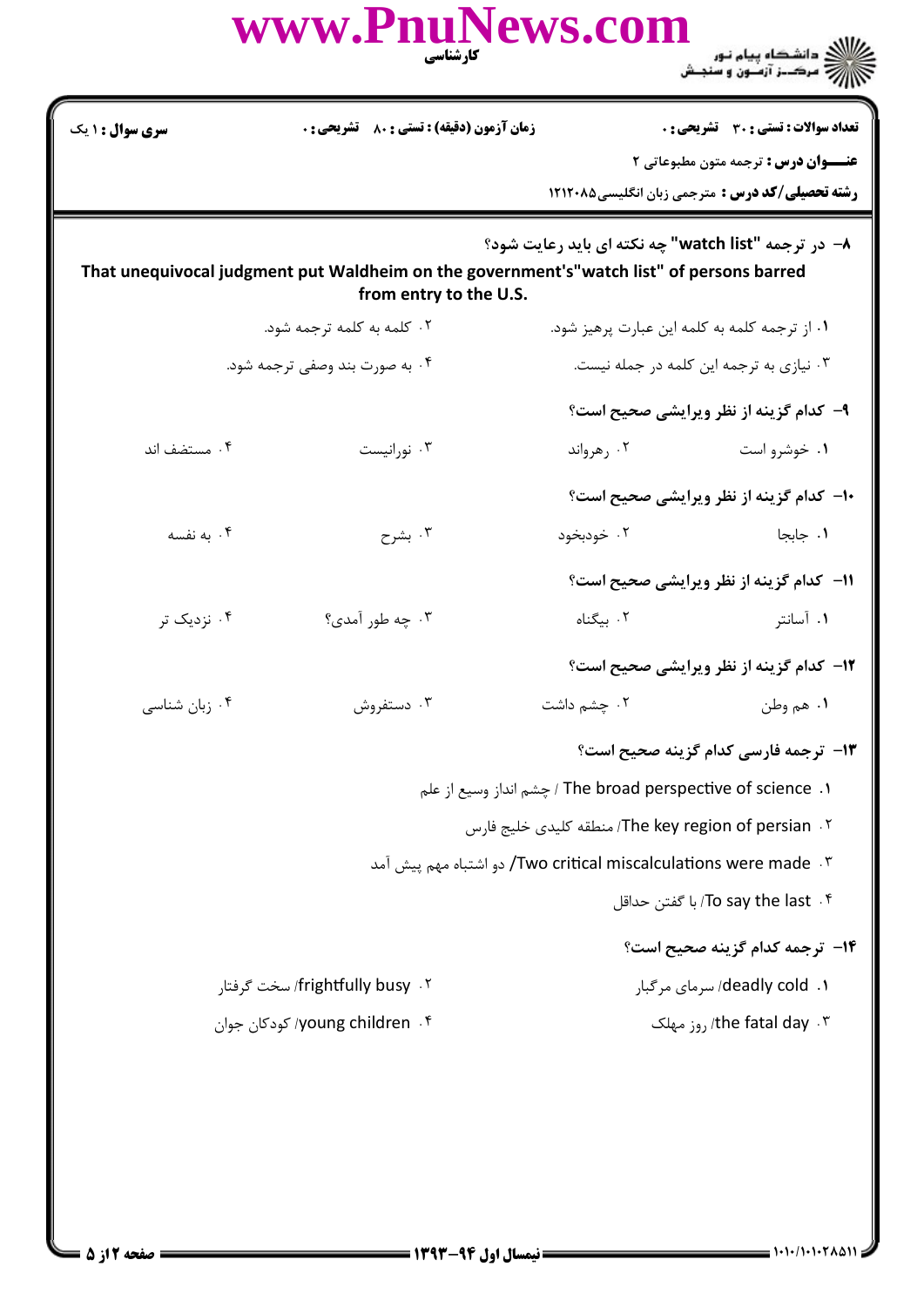| <b>سری سوال :</b> ۱ یک | <b>زمان آزمون (دقیقه) : تستی : 80 ٪ تشریحی : 0</b>                | تعداد سوالات : تستى : 30 - تشريحي : 0                                                                                                     |
|------------------------|-------------------------------------------------------------------|-------------------------------------------------------------------------------------------------------------------------------------------|
|                        |                                                                   | <b>عنــوان درس :</b> ترجمه متون مطبوعاتي ٢                                                                                                |
|                        |                                                                   | رشته تحصیلی/کد درس : مترجمی زبان انگلیسی۵۸۲۱۲۰۸۵                                                                                          |
|                        |                                                                   | 15- ترجمه فارسي كدام گزينه صحيح است؟                                                                                                      |
|                        |                                                                   | ۱. outstanding foreign debts) بدهیهای خارجی چشمگیر                                                                                        |
|                        |                                                                   | a possible solution to the dispute . ۲/ راه حل احتمالي اختلاف                                                                             |
|                        |                                                                   | in response to his bad behaviour . ٣. در ياسخ به رفتار نايسند او                                                                          |
|                        |                                                                   | instinct theory is replaced by learning theory . ۴- انظریه یادگیری جانشین نظریه غریزه شده است                                             |
|                        |                                                                   | ۰۱۶ مناسب ترین ترجمه برای جمله ی زیر کدام گزینه است؟<br>Some attention should be given to the colors.                                     |
|                        | ۰۲ رنگها نیازمند مقداری توجه هستند                                | ۰۱ باید به رنگها توجه زیادی شود                                                                                                           |
|                        | ۰۴ به رنگها باید اندکی توجه کرد                                   | ۰۳ مقداری توجه می بایست به رنگها معطوف کرد                                                                                                |
|                        |                                                                   | <b>۱۷</b> - مناسب ترین ترجمه برای جمله زیر کدام گزینه است؟<br>You have no grounds for complaint.                                          |
|                        | ۰۲ شما زمینه ای برای شکایتتان ندارید                              | ۰۱ شما دلیلی برای شکایتتان ندارید                                                                                                         |
|                        | ۰۴ شما اجازه شكايت نداريد                                         | ۰۳ شما راهی جزء شکایت ندارید                                                                                                              |
|                        |                                                                   | 18- کدام گزینه ترجمه مناسبی برای جمله زیر است؟<br>This message had little effect on Tokyo officials, who cited problems but no solutions. |
|                        |                                                                   | ٠١. اين پيغام براي دولتي هاي ژاپن كه مشكلات را بدون راه حل آن بيان ميكردند تاثيري نداشت.                                                  |
|                        |                                                                   | ۲. این پیغام برای مسؤلان ژاپن که مشکلات را هدف قرار می دادند و راه حلی برای آن تصور نمیکردند مؤثر واقع نمیشد.                             |
|                        |                                                                   | ۰۳ این پیغام بر دولتمردان توکیو که تنها به ارائه مشکلات بدون راه حل اقدام می کردند تأثیر چندانی نداشت.                                    |
|                        |                                                                   | ۰۴ این پیغام بر دولتمردان ژاپن که مشکلات را بیان می کردند ولی راه حلی ارائه نمی دادند تأثیر چندانی نداشت.                                 |
|                        | There were always dozens of people keeping us under surveillance. | <b>۱۹</b> - کدام گزینه ترجمه مناسبی برای جمله زیر است؟                                                                                    |
|                        |                                                                   | ٠١. همواره ده، دوازده نفر از ما بازجويي مي كردند.                                                                                         |
|                        |                                                                   | ۰۲ همواره ده، دوازده نفر ما را زیر نظر داشتند.                                                                                            |
|                        |                                                                   | ۰۳ همواره به همراه دوازده نفر دیگر تحت شکنجه شدید بودیم.                                                                                  |
|                        |                                                                   | ۰۴ همواره در حلقه دوازده نفر از افرادی بودیم که جزء حامیان ما محسوب می شدند.                                                              |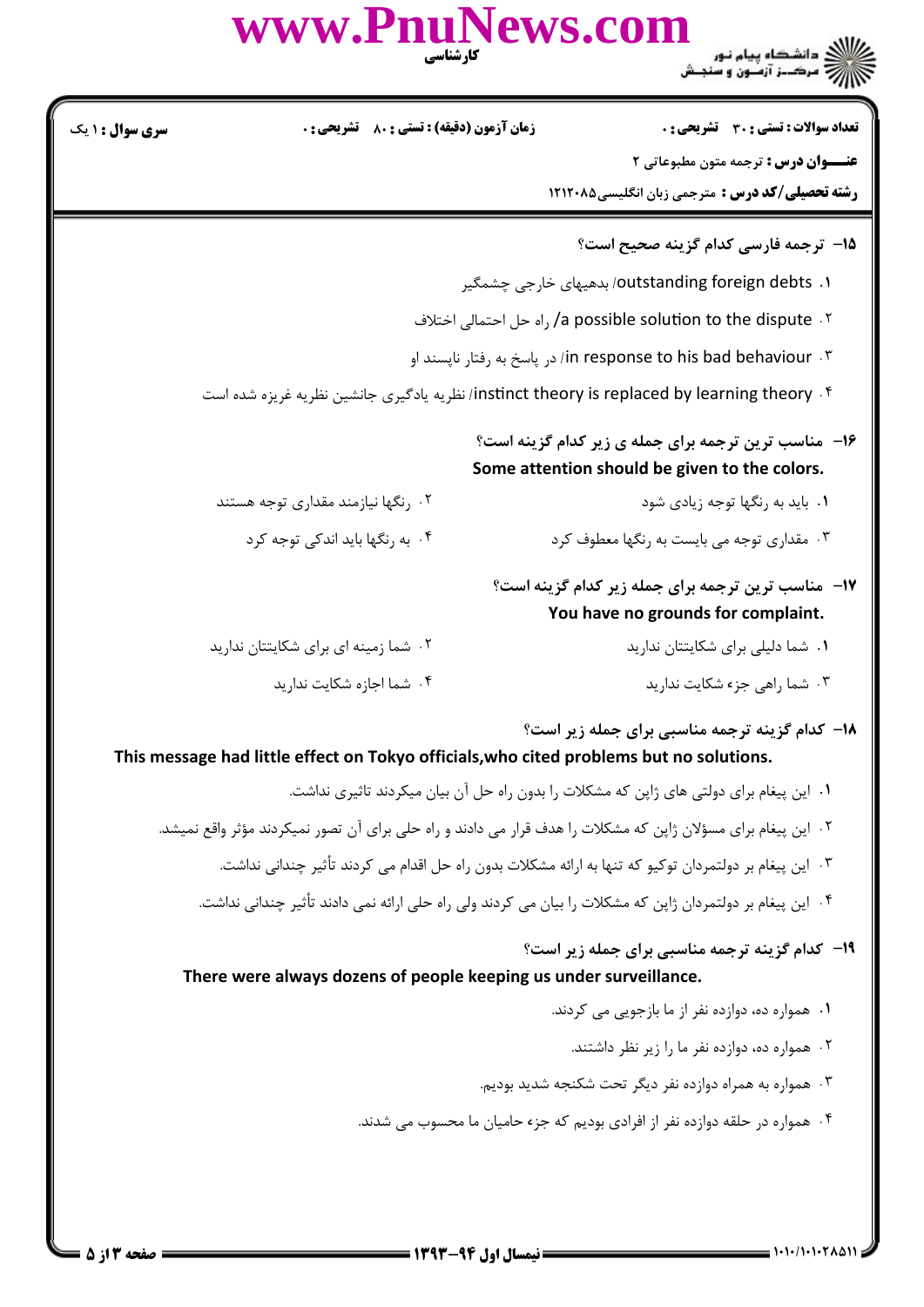|                                                                                                                      | www.PnuNews.com                                                                                | کارشناسی                                        | ک دانشگاه پیام نور<br>(7 مرکـز آزمـون و سنجـش                                                        |  |
|----------------------------------------------------------------------------------------------------------------------|------------------------------------------------------------------------------------------------|-------------------------------------------------|------------------------------------------------------------------------------------------------------|--|
| سری سوال : ۱ یک                                                                                                      | <b>زمان آزمون (دقیقه) : تستی : 80 ٪ تشریحی : 0</b>                                             |                                                 | <b>تعداد سوالات : تستی : 30 ٪ تشریحی : 0</b>                                                         |  |
|                                                                                                                      |                                                                                                |                                                 | <b>عنـــوان درس :</b> ترجمه متون مطبوعاتی 2                                                          |  |
|                                                                                                                      |                                                                                                |                                                 | <b>رشته تحصیلی/کد درس :</b> مترجمی زبان انگلیسی ۱۲۱۲۰۸۵                                              |  |
|                                                                                                                      | These tough words were buttressed by tough deeds.                                              |                                                 | <b>۲۰</b> - کدام گزینه ترجمه مناسبی برای جمله زیر است؟                                               |  |
|                                                                                                                      |                                                                                                |                                                 | ۰۱ , فتار خشونت آمیز آنها منجر به گفتن این واژه های سنگین شد.                                        |  |
|                                                                                                                      |                                                                                                |                                                 | ٢. اين گفته ها بخاطر اعمال خشن آنها بود.                                                             |  |
|                                                                                                                      |                                                                                                | ۰۳ این گفتار تنها با رفتار خشن آنها سازگار بود. |                                                                                                      |  |
|                                                                                                                      |                                                                                                |                                                 | ۴. این گفتار تند با اعمال خشنی همراه بود.                                                            |  |
| 21-Last minute snag hits arms talks                                                                                  |                                                                                                |                                                 |                                                                                                      |  |
| 1. agreement                                                                                                         | <sup>2.</sup> decision                                                                         | 3. probe                                        | <sup>4</sup> problem                                                                                 |  |
|                                                                                                                      | 22-What does "Let bygones be bygones" mean?                                                    |                                                 |                                                                                                      |  |
| <sup>1</sup> Fight for what you believe in                                                                           |                                                                                                | <sup>2.</sup> Strike before it is too late      |                                                                                                      |  |
| 3. Forget past misunderstanding                                                                                      |                                                                                                | <sup>4.</sup> Never give up                     |                                                                                                      |  |
|                                                                                                                      | 23-This optimism seems extraordinary in view of the mounting evidence.                         |                                                 |                                                                                                      |  |
| نگران کننده <b>1</b> ۰                                                                                               | متحير كننده 2.                                                                                 | اندک .3                                         | فراوان .4                                                                                            |  |
|                                                                                                                      | 24-He wrote The Mind of South Africa, a tour-de-force history of apartheid, published in 1990. |                                                 |                                                                                                      |  |
|                                                                                                                      | نمایش موفق تاریخ آیا <sub>د</sub> تاید <b>1</b> ۰                                              |                                                 | تاريخ شفاهي آيا, تايد <sup>.2</sup>                                                                  |  |
| نمایش جذاب تاریخ آیا, تائد .3                                                                                        |                                                                                                | گزارش وقايع تاريخ آيا, تايد 4.                  |                                                                                                      |  |
|                                                                                                                      | family last week won a Court injunction blocking the sale of the book, Le Grand Secret.        |                                                 | 25-Amid widespread indignation over Gubler's violation of doctorpatient confidentiality, Mitterand's |  |
| انتقام <b>1</b> ۰                                                                                                    | شرمندگے .2                                                                                     | خشم .3                                          | شورش .4                                                                                              |  |
| 26-Previous Prime Minister used the term hansei, a fudge word meaning"regret", to express some<br>measure of sorrow. |                                                                                                |                                                 |                                                                                                      |  |
| ساختگے، 1۰                                                                                                           | متداول .2                                                                                      | غير معمول <sup>3</sup> .                        | پرکاربرد .4                                                                                          |  |
|                                                                                                                      | 27-Turin's police beg to differ on the last point.                                             |                                                 |                                                                                                      |  |
| بر نکته آخر یافشا <sub>د</sub> ی کرد <b>1</b> ۰                                                                      |                                                                                                | موارد اختلاف آخرین مورد را بیان کرد 2.          |                                                                                                      |  |
|                                                                                                                      | با نكته آخر مخالفت كرد <sup>.3</sup>                                                           |                                                 | اصرار بر مغايرت نكته آخر داشت 4.                                                                     |  |
| 28-In private they were both boorish.                                                                                |                                                                                                |                                                 |                                                                                                      |  |
| ملال آور <b>1</b> ۰                                                                                                  | با انگیزه <sup>.2</sup>                                                                        | خشن .3                                          | شاداب <sup>.4</sup>                                                                                  |  |
| صفحه ۱۴; ۵ =                                                                                                         |                                                                                                | = نیمسال اول ۹۴-۱۳۹۳ =======                    | 1010/101028511                                                                                       |  |